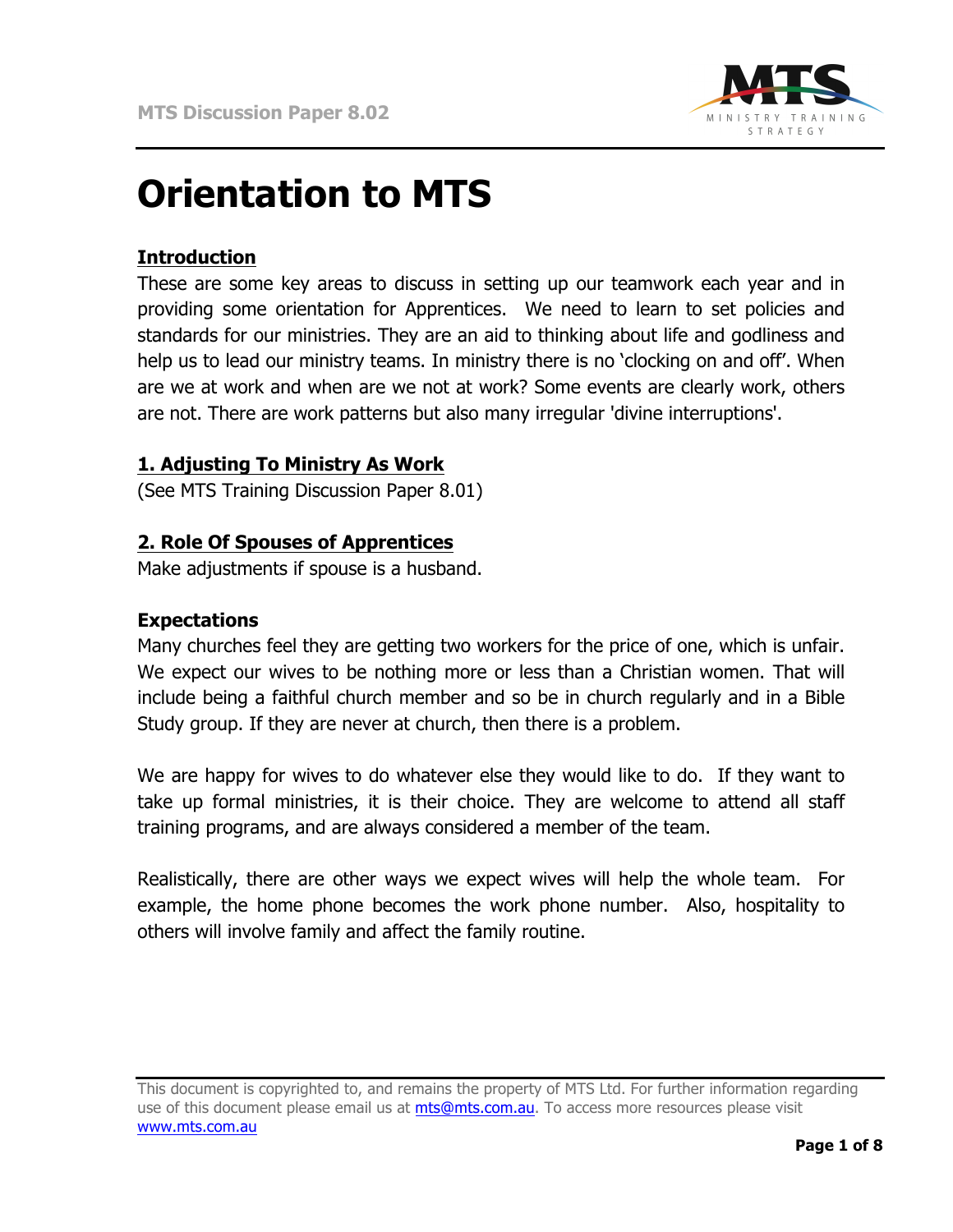

### **Adjustments and frustrations**

There are many kinds of adjustments that wives need to make. Some wives will have to make more adjustments than others depending on what things they have done previously.

- Many wives would prefer to be in the ministry themselves rather than go out and earn the money. Husbands need to encourage their wives to see themselves as partners in the ministry. They are looking at a long period of training.
- Financial costs may mean delaying having children which can be emotionally difficult. Women need to learn to be content and positive about the decisions they have made.
- Sometimes wives have to cope with big financial pressures. Both partners need to understand that it is only for a few years, although it may seem like the situation will remain forever.
- Wives who are home with children will find days off difficult because she will want to go out and he will want to stay at home and see no one.
- Being married to someone in ministry is very disruptive to your social networks as you keep changing churches etc. Wives need to be aware that this may happen and have strategies to deal with it.
- Wives will find that the relationships that they have will be determined more and more by your husband. It is important for the wives' emotional wellbeing to hang on to some key relationships from the past.
- Most wives get anxious about their husbands: their future, failings, criticisms etc. If a wife is anxious it would be helpful for her to remember she is married to a capable man and she should try not to worry too much. However, if she needs to worry, someone will speak to her.
- Wives need to accept that their husbands need to 'fail' on MTS, so that they will learn and thus stretch themselves.
- One of the things that make it impossible for men to enter public ministry is the inability of their wives to cope with criticism. If your husband is going to be a godly minister of the gospel, he will be criticised, so a wife needs to learn how to cope with this.
- Husbands do not necessarily need to repeat every criticism to their wives because it will hurt the wife more than it hurts the husband to say it.

This document is copyrighted to, and remains the property of MTS Ltd. For further information regarding use of this document please email us at mts@mts.com.au. To access more resources please visit www.mts.com.au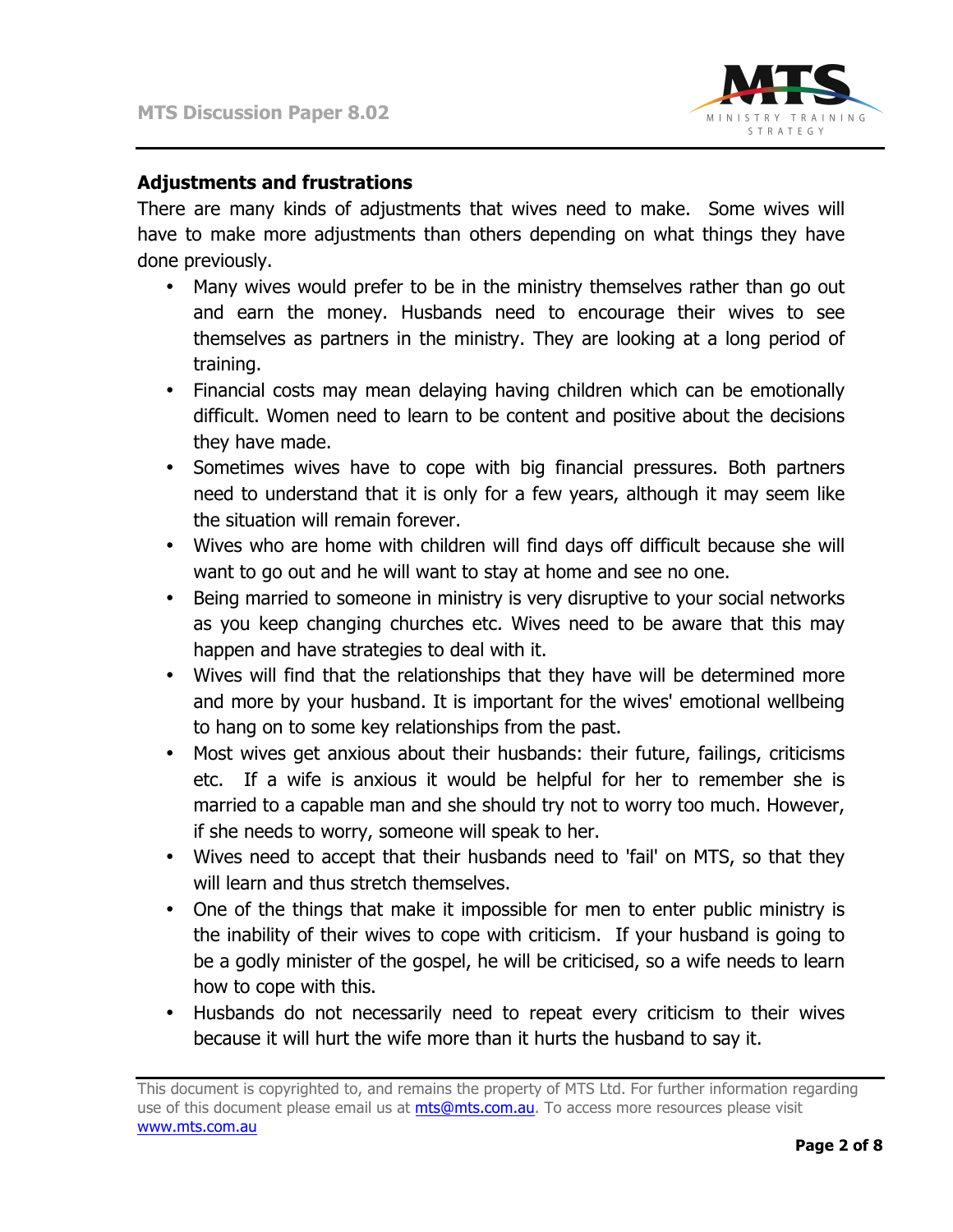

- Wives should not compare their husband to others on the team.
- It is important never to marry a minister, but a man. Never be a minister's wife but a man's wife. The greatest contribution wives can make is not by ministering publicly but by loving their husbands privately. A man's wife can make or break his ministry. She can make his ministry not because she is running lots of ministry, but because she makes him the man God meant him to be by complementing and completing him.
- It is important to remember wives just have to be themselves.

# **Training**

Spouses should get involved in as much training and ministry as possible. Sometimes they can be in a ministry with their partner, such as teaching a class.

# **3. Privacy and Confidentiality.**

We are in the people business and we gather loads of information.

- The underlying principle is: will it be edifying to tell this?
- Beware of gossip. Do not speak if there is no benefit to the person concerned.
- If a colleague tells us about another person, do not tell other staff and don't treat the information as public knowledge.
- We may raise issues confidentiality with the team to discuss what is best for specific people. This can also further our training.
- What is said in the staff meeting is not to go elsewhere. Be loyal to one another.
- Never let people bind you to total confidentiality. We need to be able to tell our spouse or leaders if appropriate. Sometimes we need to share things we know with others (spouse, staff) as a safety valve.
- If you are given information that has legal overtones, encourage the person to make restitution and set the situation right. Talk to your Trainer and see if a solicitor should be consulted. Suggest: "I won't tell anyone without telling you first." Also, you have a legal responsibility to report crimes. This should be done through your trainer - don't jump in and do it yourself. The best way to do it may in fact be to work the person around to confessing to the police themself.
- When asked a question, we are not compelled to answer just do not lie.

This document is copyrighted to, and remains the property of MTS Ltd. For further information regarding use of this document please email us at mts@mts.com.au. To access more resources please visit www.mts.com.au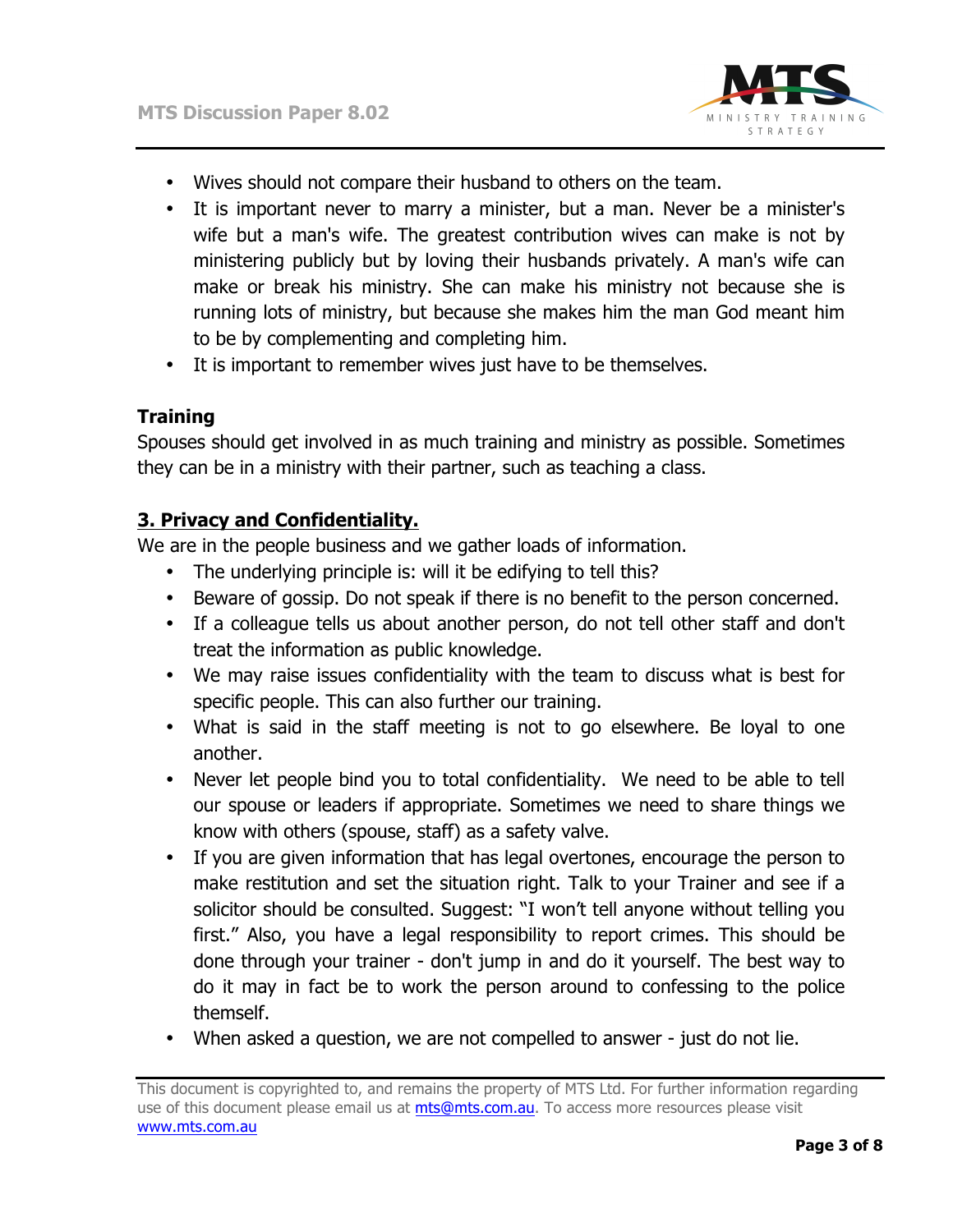

- When we talk about people, the way we do it is very important -never a putdown, but in love with concern for godliness.
- It can be helpful for new staff to start from square one in relationships with people and not be told all the details about specific people. It is often better to work out our own understanding of the person.
- There may be things that certain people need to know you need to use wisdom to work out what to tell who and when; i.e. what should be passed on and what should be forgotten.
- Response cards. Never throw them out! We are fanatically interested in the person the card represents. If you never throw out a card, you will never throw out the wrong one! You never know where a contact will lead.
- Any information given on cards is only given to eldership and staff.
- Even within church membership, don't give information out freely.
- NEVER give out a woman's details. Refer enquires to the Office, and they will contact on the enquirer's behalf. No woman's phone number should ever appear on any advertising.
- Any information given to you it is assumed that you are able to tell your supervisor. This doesn't mean you have to tell them, but don't share it with everyone else (information only up and down, not across). Share information only for the benefit of the person you're caring for  $-$  if you don't know what to do etc.

# **4. Alcohol**

- We are free to drink or abstain.
- We are not free to get drunk 1 Timothy 3:3 etc.
- Never be open to the accusation of even being tipsy.
- Recognise that alcohol will be a problem for many in church life.
- We are not free to cause others to stumble. Alcohol is an area where some Christians are convinced that it is wrong.
- Don't be the person to initiate or encourage drinking because you do not know the damage you are doing or the model you are setting.
- Social pressure to drink is worse than drinking itself.
- Generally it is best not to serve alcohol or to promote it in church life.

This document is copyrighted to, and remains the property of MTS Ltd. For further information regarding use of this document please email us at mts@mts.com.au. To access more resources please visit www.mts.com.au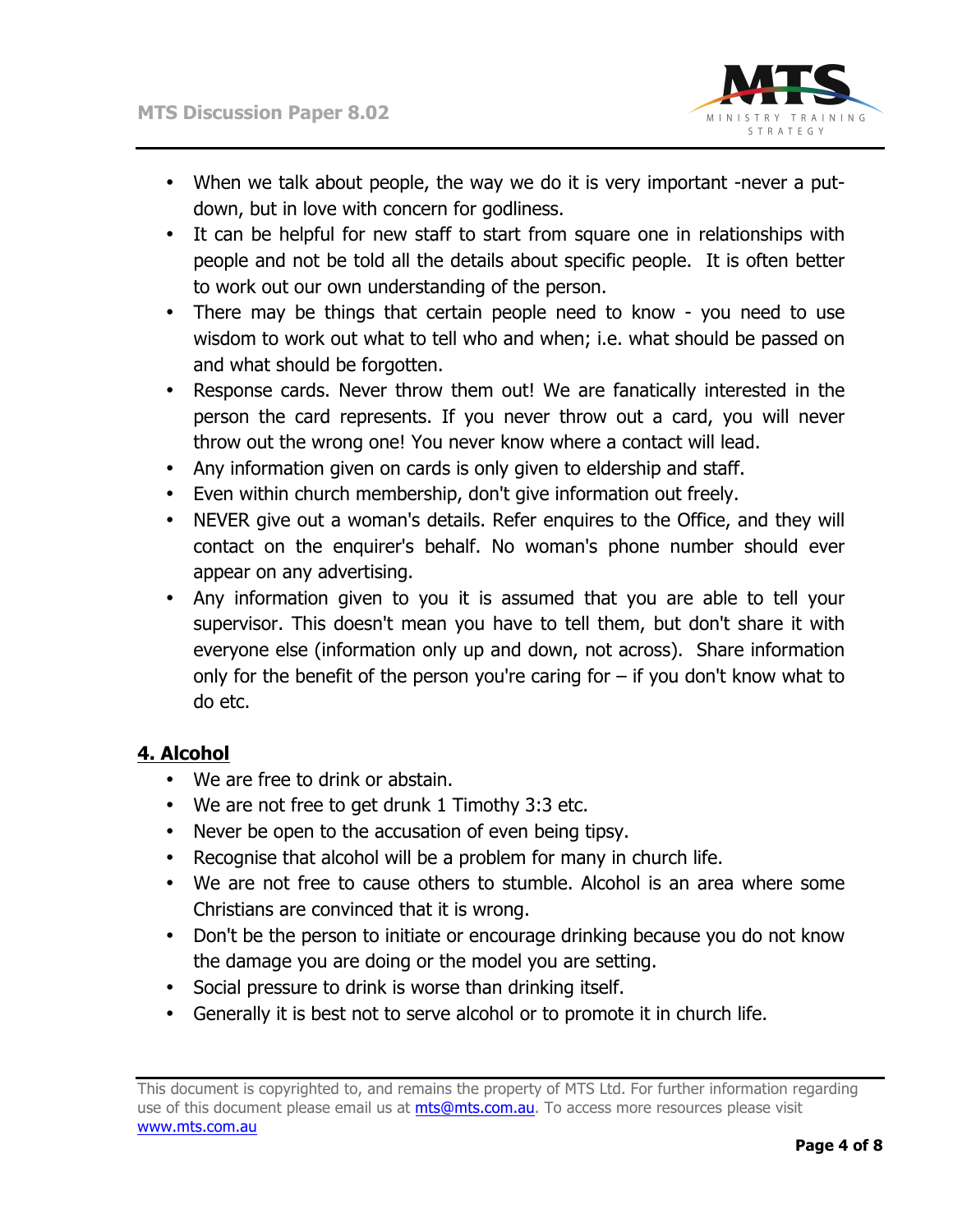

• We need to pay attention to the context in which we live. Alcohol abuse is very common in our society. (1/20 Australians are alcoholics; 1/4 Australians live with alcoholics). As the problem is not being addressed it is not good for Christian leaders to take leadership in drinking alcohol.

## **5. Money**

- Christ's Name is disgraced and ministries are ruined through greed and embezzlement.
- There must be absolute integrity in all money matters.
- There must be the appearance of absolute integrity in all money matters.
- Ministers should not physically handle the congregation's money and so not to appear to have a hand in the till.
- At Conferences and Bookstalls you do have to handle money, but here you are dealing with business transactions rather than donations.
- Keep good money records and issue receipts so that all is recorded. Never borrow from the bookstall.
- Be aware of our greed. 1 Peter 5:2
- Be determined to be content with your own wages.
- In ministry, we are not at liberty to receive money from other sources but to depend on our own congregation of welfare. Any money we receive should go to the church. In particular, we must not accept any money from congregation members so that we will not be indebted to anyone and not tempted to do anything for money. Make up your mind to do it now.

Exceptions: money from family, small kind tokens of love, out of pocket expenses.

If we keep these gifts, we cultivate greed and learn that ministry can be used for monetary gain. We do not need these gifts since we are provided for through our church, MTS, working etc. We can be generous by insisting the gift is passed on to others, especially the organisations that fund us.

- Greed and embezzlement ruin ministries all the time. A requirement of elders is that they must not be greedy for money (1 Tim 3, Titus 1, 1 Peter 5).
- Ministers will get paid but that should not be their motive in ministering.
- If a ministry is being run as a business it will do what attracts the crowd so more people will give more money. This will not be gospel ministry.

This document is copyrighted to, and remains the property of MTS Ltd. For further information regarding use of this document please email us at mts@mts.com.au. To access more resources please visit www.mts.com.au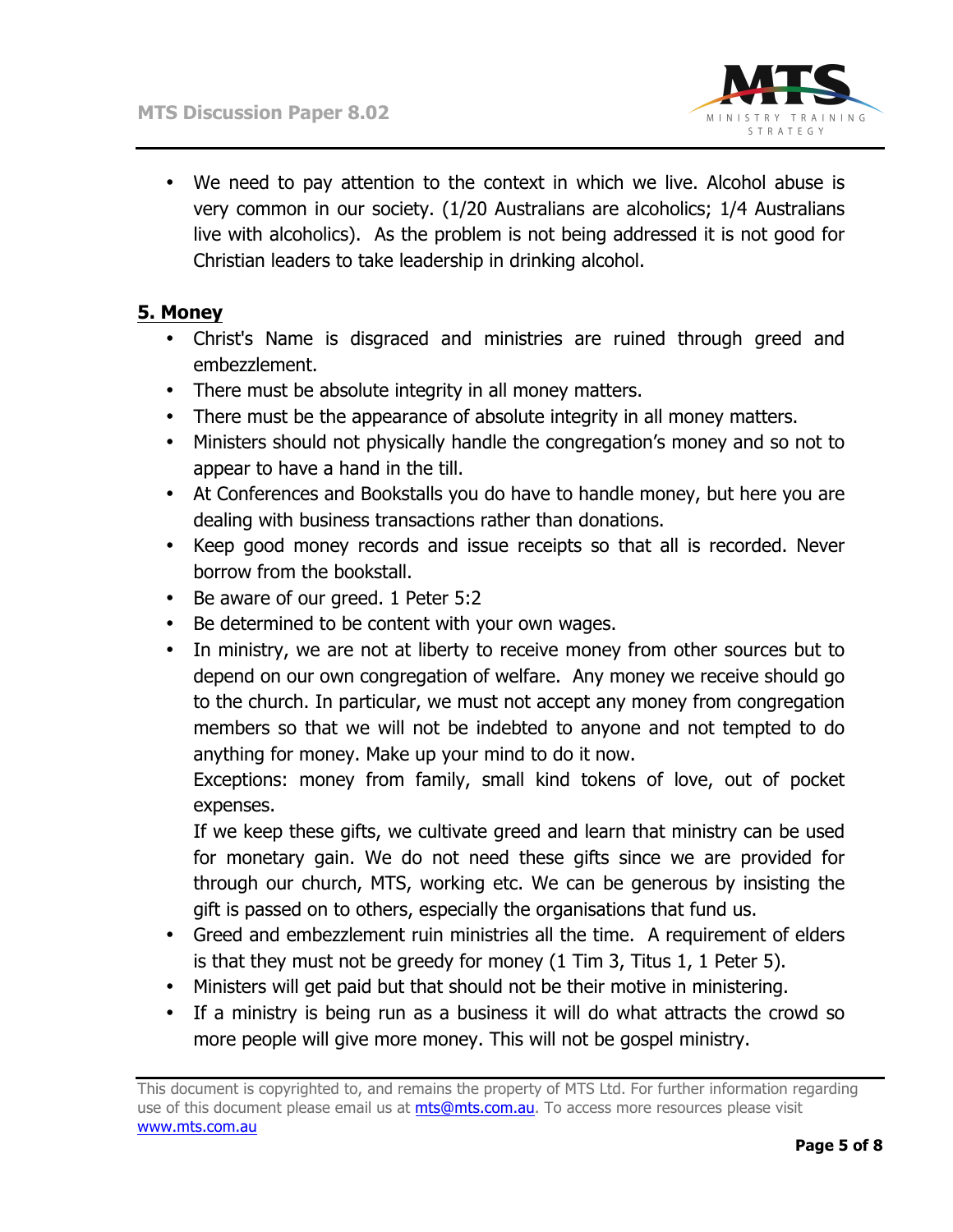

• What do you do if you are building your own platform? Find a treasurer and don't handle the money yourself.

# **6. Gender Issues**

#### 1 Tim 5:1-2

Working with colleagues of the opposite sex:

- In one sense there is no difference as ministers of the gospel.
- Our physical and emotional capacity is different. Women's capacity for relationship is greater than most males, but this takes its toll. Women are often more compassionate, more generous, understand others better, and are more sensitive.
- Men tend to be task-centred with female co-workers rather than relational.
- For women, the future is less certain in some ways and this leads to anxiety.
- Men should do the physical work.
- Men tend to make unilateral decisions rather than through discussion with women.
- Men should be shepherds and protectors of women.
- Be aware that working in ministry together can breed emotional and sexual intimacy.

#### **Ministry to the opposite sex:**

- Christ's Name is disgraced and ministries are ruined through sexual unfaithfulness.
- There must be no appearance of evil as well as no evil.
- As far as possible, establish channels that enable primary pastoral responsibility for women to be taken up by other women, and for men by other men.
- Meet publicly, rather than privately, both for your reputation and godliness. Don't set up regular appointments with someone of the opposite sex.
- It is easy to talk about life and seek support from someone other than your spouse. This can lead to relational risk.
- If you feel there is any threat upon your relationship with your spouse, take immediate action!!
- Be accountable to your Trainer in this.

This document is copyrighted to, and remains the property of MTS Ltd. For further information regarding use of this document please email us at mts@mts.com.au. To access more resources please visit www.mts.com.au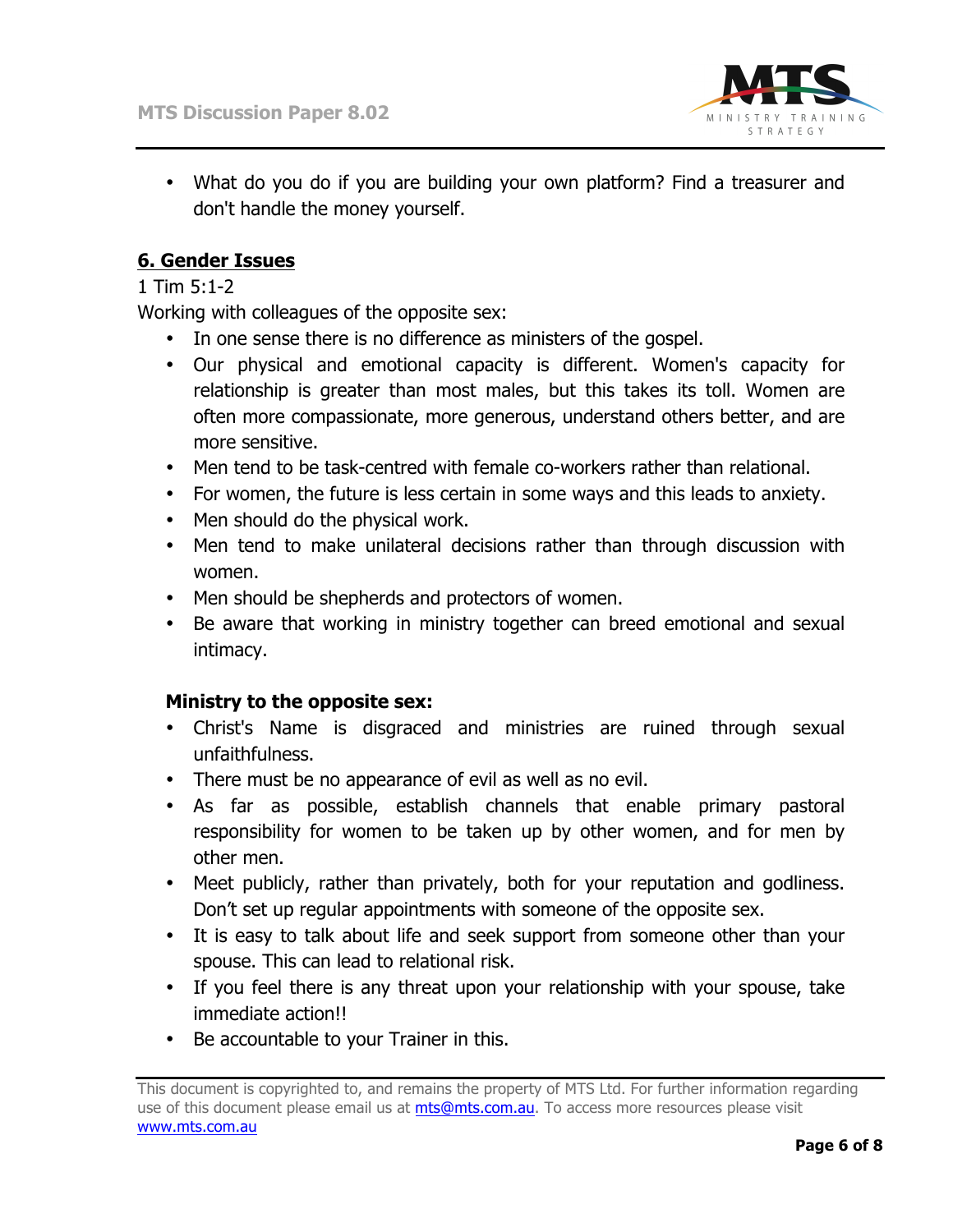

# **7. Dress**

- Clothing is a statement about yourself, so you need to be thoughtful about what you are trying to say.
- Some people are more sensitive than others.
- People do notice what you're wearing.
- We must dress to avoid distraction or offence.
- What helps you to preach the gospel is what matters, not what you like.
- Dress appropriately for the context part of the context will be age.

## **Modesty:**

I also want the women to dress modestly, with decency and propriety, adorning themselves, not with elaborate hairstyles or gold or pearls or expensive clothes, but with good deeds, appropriate for women who profess to worship God. 1 Timothy 2:9-10

- Paul calls women to modesty as an outward expression that they follow the Lord, turning away from worldly ideals of beauty or status that are pursued through appearance.
- The way a person dresses can have an impact on another believer's struggle against lust, however this is not the Bible's impetus for modesty. Women are told to dress modesty for the sake of their own godliness and profession of faith, not burdening them with responsibility for another person's sin.
- It is possible for men to dress immodestly as well, and so need to be equally as conscious of the thought process behind their decisions about dress.
- Conversations about modesty, either with ministry workers or congregation members, may at times be necessary. These should be handled with sensitivity, realising that there may be bigger issues of insecurity and body image underlying the person's immodesty.
- Modesty should be preached on rarely but exampled consistently by staff and other lay leaders.
- Rather than setting absolutes, nurture a culture in which Christians give thoughtful consideration to their dress, as in all other areas of godliness.

This document is copyrighted to, and remains the property of MTS Ltd. For further information regarding use of this document please email us at mts@mts.com.au. To access more resources please visit www.mts.com.au